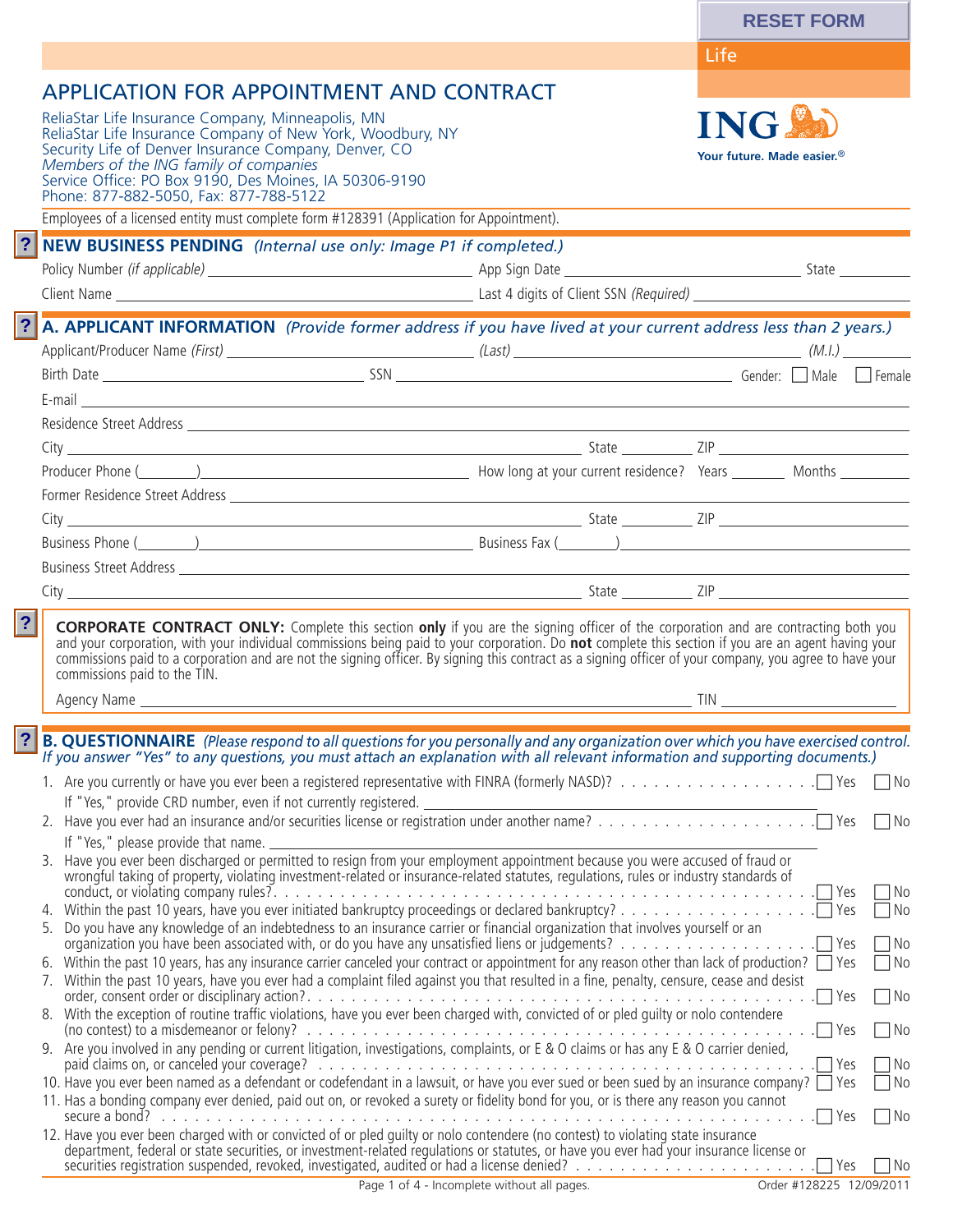|                         |                                                                                              | C. ERRORS & OMISSIONS INFORMATION (Errors & Omissions certificate not required if this section is completed.)                           |                                                                                                                 |
|-------------------------|----------------------------------------------------------------------------------------------|-----------------------------------------------------------------------------------------------------------------------------------------|-----------------------------------------------------------------------------------------------------------------|
|                         |                                                                                              |                                                                                                                                         |                                                                                                                 |
| ?                       | <b>D. AGREEMENT/APPOINTMENT INFORMATION</b>                                                  |                                                                                                                                         |                                                                                                                 |
|                         | Check Agreement Type:<br>General Agent (Order #131419)                                       | Producer (Order #131420)<br>$\Box$                                                                                                      | Servicing Agreement (Order #131441)                                                                             |
|                         | Check Requested Company Appointments                                                         |                                                                                                                                         |                                                                                                                 |
|                         | ReliaStar Life Insurance Company                                                             | $\Box$ ReliaStar Life Insurance Company of New York                                                                                     | Security Life of Denver Life Insurance Company                                                                  |
| ?                       | completed by General Agency.)                                                                | E. COMPENSATION (Indicate Commission Schedule Level Codes <sup>1</sup> for GA or Producer Agreements. Section to be                     |                                                                                                                 |
|                         | <b>General Account</b>                                                                       |                                                                                                                                         |                                                                                                                 |
|                         | <b>ReliaStar Life Insurance Company</b><br>Level Code <sup>1</sup><br><b>General Account</b> | ReliaStar Life Insurance Company of<br>New York (Requires New York License)<br>Level Code <sup>1</sup><br><b>General Account</b>        | <b>Security Life Of Denver</b><br><b>Insurance Company</b><br><b>General Account</b><br>Level Code <sup>1</sup> |
|                         | Target Compensation                                                                          | Target Compensation                                                                                                                     | Target Compensation                                                                                             |
|                         | Excess/Renewals                                                                              | Excess/Renewals                                                                                                                         | Excess                                                                                                          |
|                         | Term Target Compensation                                                                     | Term Target Compensation                                                                                                                | Renewals Years 2 - 10                                                                                           |
|                         | Term Renewals                                                                                | Term Renewals                                                                                                                           | Renewals Years 11+                                                                                              |
|                         |                                                                                              |                                                                                                                                         | <b>Trails</b>                                                                                                   |
|                         | <b>Variable (For ING Financial Partners)</b>                                                 |                                                                                                                                         |                                                                                                                 |
|                         | <b>ReliaStar Life Insurance Company</b>                                                      | ReliaStar Life Insurance Company of<br>New York (Requires New York License)                                                             | <b>Security Life Of Denver</b><br><b>Insurance Company</b>                                                      |
|                         | $\Box$ Servicing only                                                                        | $\Box$ Servicing only                                                                                                                   | <b>General Account</b><br>Level Code <sup>1</sup>                                                               |
|                         |                                                                                              |                                                                                                                                         | Target Compensation                                                                                             |
|                         |                                                                                              |                                                                                                                                         | Excess                                                                                                          |
|                         |                                                                                              |                                                                                                                                         | Renewals                                                                                                        |
|                         |                                                                                              |                                                                                                                                         | Trails                                                                                                          |
|                         |                                                                                              | $1$ Enter the 2 digit Level Code from the appropriate Commission Grid (i.e., "07"). Grids should be obtained from Regional home office. |                                                                                                                 |
|                         | Please list Producer's Next Immediate Upline                                                 |                                                                                                                                         |                                                                                                                 |
|                         |                                                                                              |                                                                                                                                         |                                                                                                                 |
| $\overline{\mathbf{?}}$ | General Agent Code(s)                                                                        |                                                                                                                                         |                                                                                                                 |
|                         | ReliaStar Life:                                                                              |                                                                                                                                         |                                                                                                                 |
|                         | ReliaStar Life of New York:                                                                  |                                                                                                                                         |                                                                                                                 |
|                         | Security Life of Denver:                                                                     |                                                                                                                                         |                                                                                                                 |
| $\overline{\mathbf{?}}$ | Assign Commissions? □ Yes<br>$\neg$ No                                                       | If "Yes," complete the Assignment of Commission form (Order #128051)                                                                    |                                                                                                                 |
|                         | Direct Deposit / EFT? □ Yes<br>$\Box$ No                                                     | If "Yes," complete the Authorization Agreement for Direct Deposit form (Order #133854)                                                  |                                                                                                                 |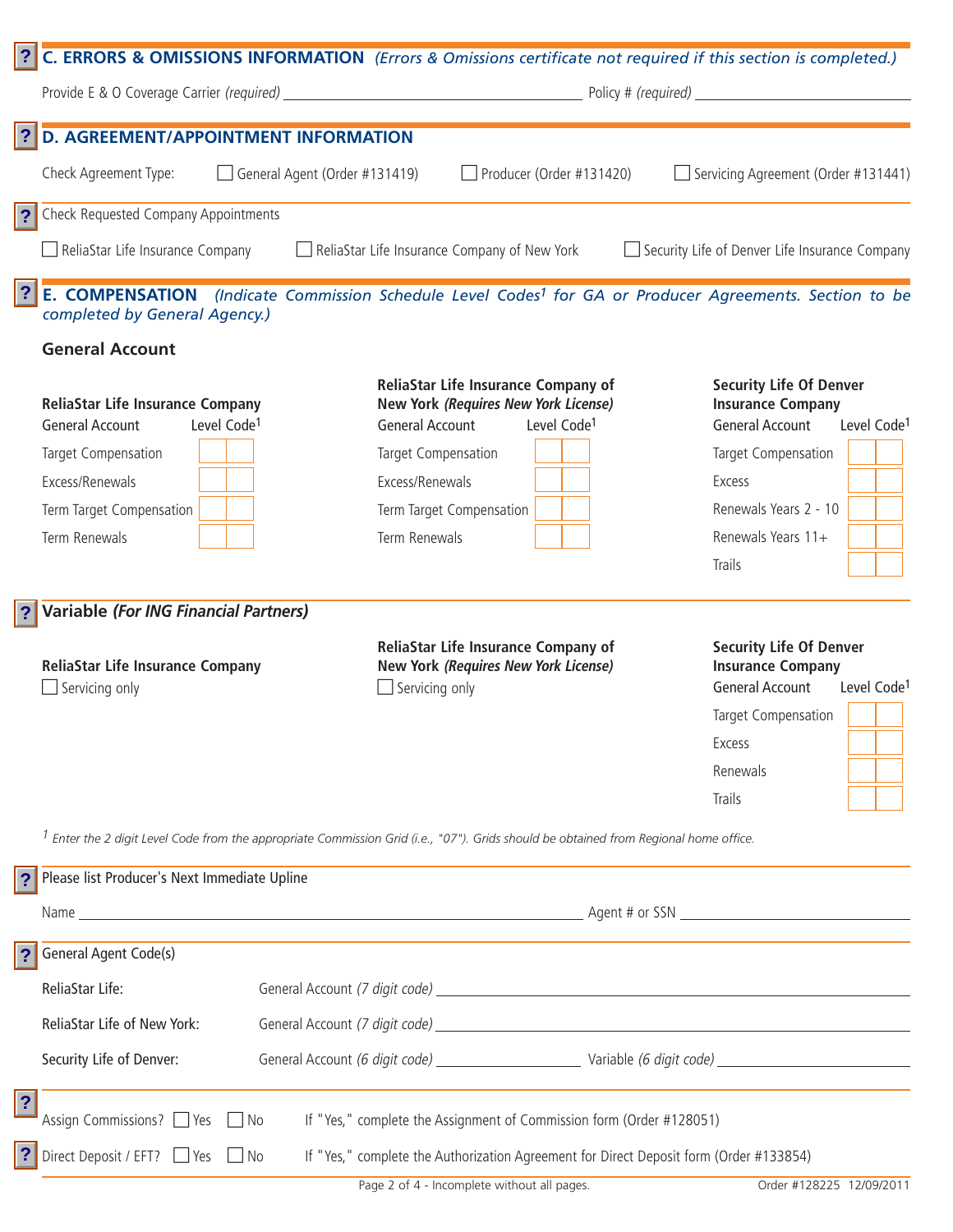## **F. BROKER-DEALER INFORMATION** *(for Variable Appointment only)* **?**

 $\Box$  New Variable Appointment  $\Box$  Broker-Dealer Change

Broker-Dealer Name CRD Number

Broker-Dealer signature is required unless the ING Life Broker-Dealer Selling Agreement includes a background amendment.

Broker-Dealer Verification/Recommendation: Broker-Dealer verifies that a background investigation has been conducted on the Applicant, who is a registered representative of Broker-Dealer, and that a copy will be made available upon request. Broker-Dealer recommends that the Applicant be appointed with each Company checked below and attests that it has policies and procedures, to supervise the activities of its registered representatives, that are reasonably designed to achieve compliance with applicable securities laws and regulations.

| Broker-Dealer Officer Signature |  |
|---------------------------------|--|
| Doguired for Variable Annointe  |  |

Broker-Dealer Officer Signature ¬**(Required for Variable Appointment.)** Date

Broker-Dealer Officer (please print)

## **G. PRODUCER ANTI-MONEY LAUNDERING (AML) TRAINING REQUIREMENT**

The Financial Crimes Enforcement Network (FinCEN), a bureau of the U.S. Department of Treasury, enacted regulations surrounding the anti-money laundering (AML) programs for insurance companies, which took effect May 2, 2006. The Company requires that all producers selling or servicing specified products complete AML training and certify with ING at the time of contracting. In addition, under these regulations, ING requires that all agents selling specified products recertify their AML training biennially based on the date the last certification was completed.

Producers meeting the following are recognized as having completed their required AML obligations without further documentation:

- Currently have an active variable annuity or variable life contract with ING.
- Currently affiliated (commissions paying to) with a wirehouse when soliciting/servicing life insurance policies offered by ING
- Currently affiliated with a broker/dealer or bank, or with an agency of a broker/dealer or bank, whose ING selling agreement covers all associated agents under a blanket AML certification. Please check with your broker-dealer or bank compliance office. You may also call ING at 877-882-5050 to speak with an ING Licensing Representative.
- Completed the AML course using LIMRA as the training service (aml.limra.com)

If you have not met one of the above qualifications, you will be required to certify your AML training completion by:

- Submitting an AML training certificate of completion sponsored by an ACLI or FINRA recognized organization.
- Submitting an AML training certificate of completion sponsored by an ING approved training organization (list available by calling your ING Licensing Representative).
- Completing the AML course using LIMRA as the training service (aml.limra.com).
- Completing the ING AML Training Certificate of Completion (Form #137305).

Failure to certify your AML training may lead to delays in new business issuance. Failure to re-certify your AML training may lead to delays in new business issuance beyond the AML training expiration date. **Note:** Term Life policy issuance, with the exception of term products with Return of Premium product features, will not encounter delays due to AML training certification requirements.

## **H. CONDITIONS AND AGREEMENTS**

I hereby certify that my answers to the questions contained in this application are true and correct. I acknowledge that Security Life of Denver, ReliaStar Life Insurance Company or ReliaStar Life Insurance Company of New York (hereinafter called the "Company") have informed me of the Company's practices to conduct routine investigative reports on agents for licensing purposes, initial and renewal state appointments, and at any time the Company, at its discretion, deems it necessary to conduct background investigations. I expressly authorize the Company to conduct these investigations and authorize all persons and entities (including past and present employers) to provide the Company all requested information.

I also expressly authorize the Company, for the purpose of facilitating the licensing and appointment process, to share information gathered as a result of these investigations with my agency and/or broker-dealer (including any third parties authorized by my agency and/or broker-dealer). I release from liability all persons and entities which supply said information to the Company and agree to hold the Company harmless from any liability for conducting this investigation. I authorize the Company to use these investigative reports and to provide these reports and any other pertinent information to all ING affiliate companies and to third parties where the third parties' legal interests and/or obligations are involved.

I authorize the Company to share any financial, business, legal, tax or work performance history regarding me that it receives from third parties, from any ING affiliate companies or which is generated by the Company or from the ING affiliate companies' data source that is not part of the investigative report, with all other ING affiliate companies.

I also authorize the Company to share my debt balance information with agents, agencies or other third parties that assume my debt balance responsibilities, as well as debt collection agencies and debt reporting services.

I certify that I have reviewed this application and I understand that if any information provided in this application is found to be incorrect or incomplete, it will be grounds for rejecting this application or for termination of my appointment, all in the sole discretion of the company.

**I also acknowledge by my signature below that I authorize the Company, now or in the future, to obtain a consumer and/or investigative consumer report on me, and that I have received from the Company all disclosures required by the Fair Credit Reporting Act.**

**I have received and read the Agreements, including specified Compensation Schedules, that are listed above and that are incorporated by reference into this Application. I understand and agree that by my signature, I am agreeing to all of the terms and conditions of the Agreements, including specified Compensation Schedules.**

**I agree to read and abide by the Company's Business Guidelines and other Company policies and procedures, as they may be amended from time to time, located at www.ing.us/professionals or on the Producer/Distributor Web site (www.ingforprofessionals.com).**